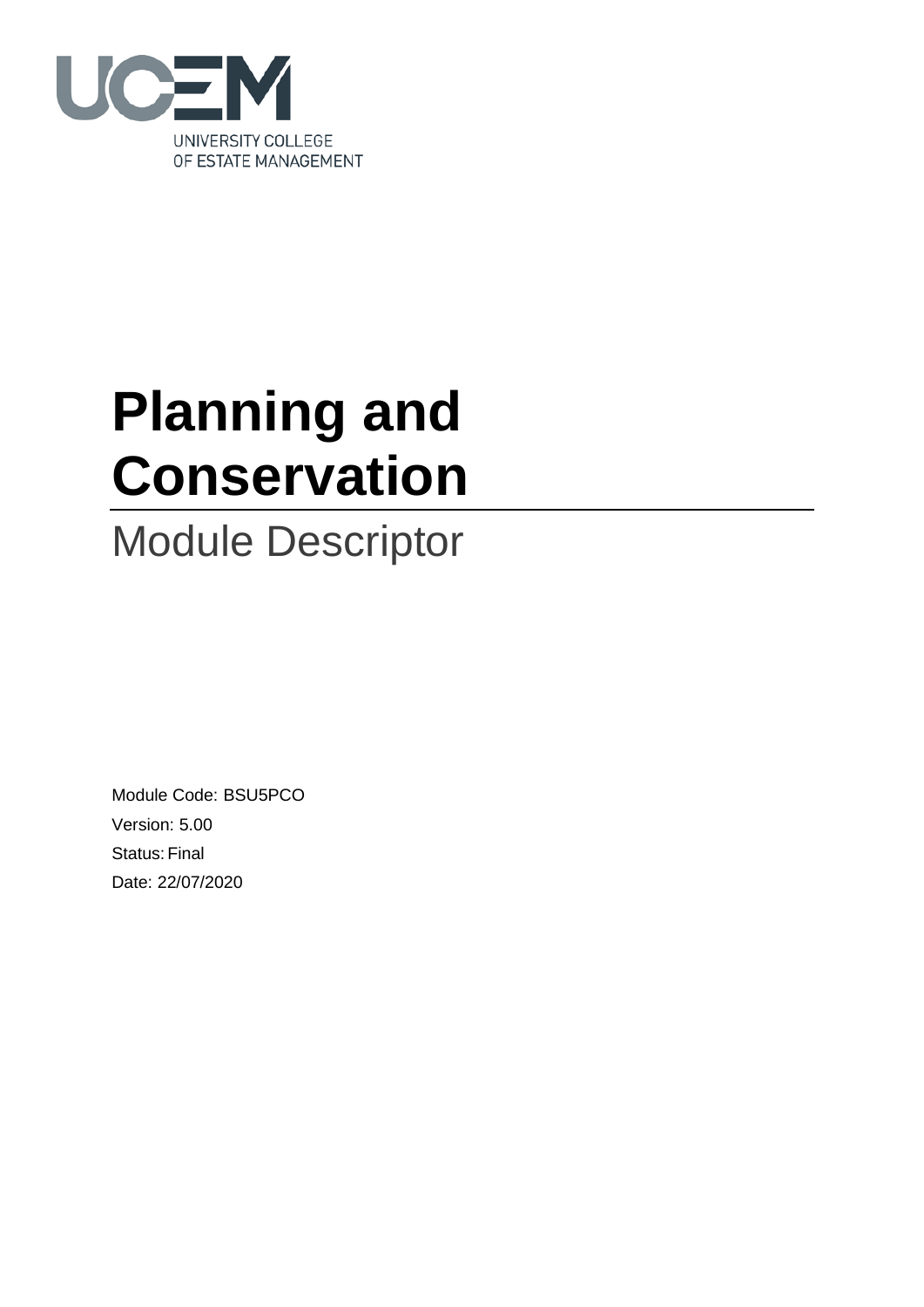## **Summary Module Details**

#### Module details

**Module Title:** Planning and Conservation

**Module Leader:** James Ritson

**Module Mode:** Supported online learning

**Semester:** Autumn (UK)

**Level:** 5

**Credits:** 20

**Learning Hours:** 200

#### Contact and Study Hours

**Directed Study Time:** 90 hrs (45%) **Self-directed Study Time:** 50 hrs (25%) **Assessment Study Time:** 60 hrs (30%)

#### Assessment Type

**Coursework:** 100% **Computer Marked Assessment:** 0%

**Self-directed Research Project:** 0%

**Portfolio:** 0%

### **Module Summary**

This module provides a brief introduction to the evolution of buildings from the 18th to the 21st centuries. It also provides a brief introduction to the UK planning system.

It comprises the dating of buildings through the evolution of materials and architectural styles; planning policy and plan making; the regulations affecting development; and contemporary planning issues. The overall emphasis is on a practical approach to the subject.

### **Taken on which Programmes**

BSc (Hons) Building Control (C) BSc (Hons) Building Surveying (C) **Core (C) or Elective (E)**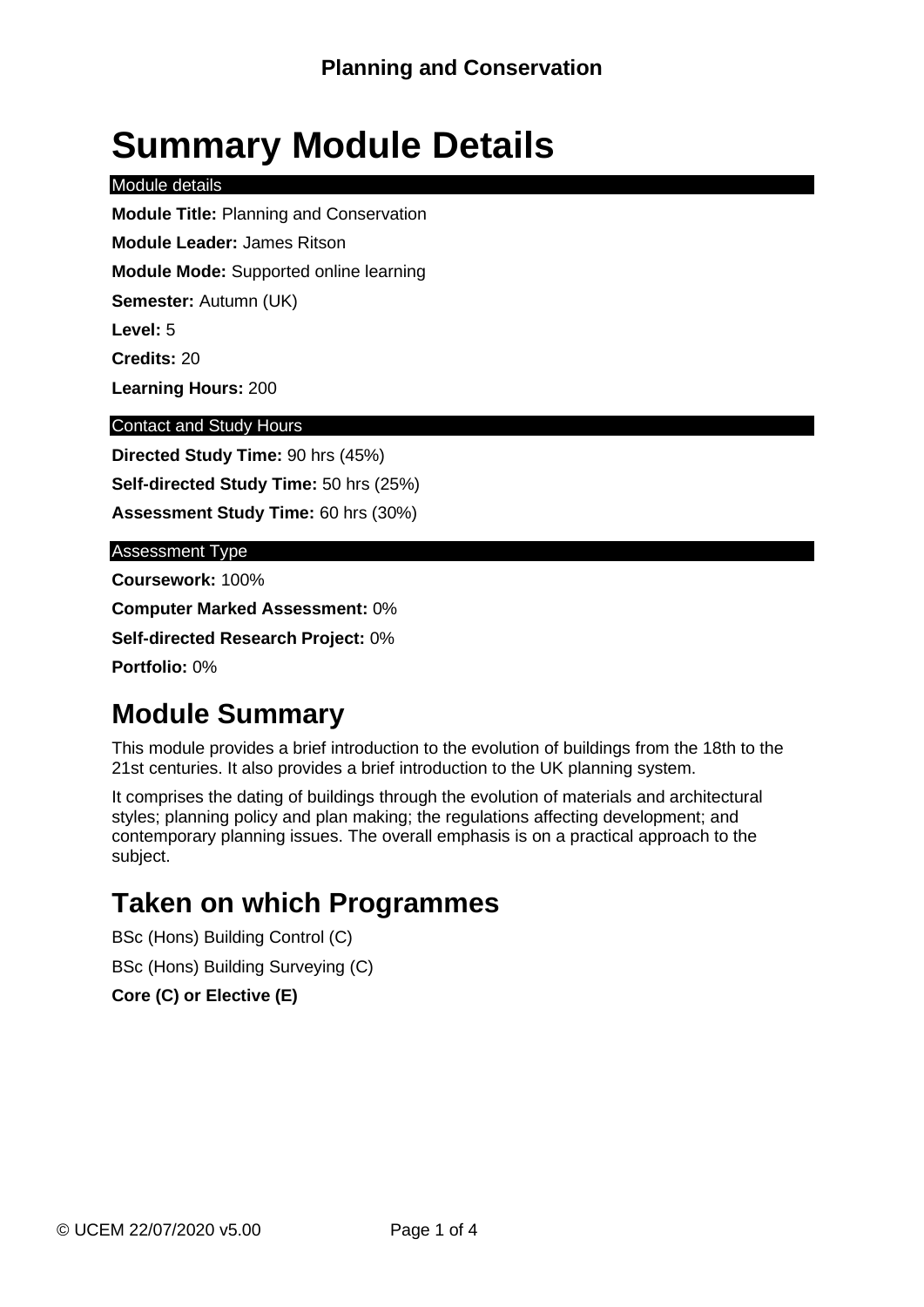## **Module Aims**

This module aims to:

- Introduce students to building conservation theory and methods, as they apply to the discipline of building surveying / building control.
- Provide a base for further learning in the UK planning system, including the key issues related to planning and the understanding of UK planning system.

## **Module Learning Outcomes**

- LO1. Appraise the role and purpose of planning and the UK planning system, its regulations and contemporary planning issues and theories.
- LO2. Discuss the evolution of buildings, architectural styles and materials and the purpose for plans, policies, legislation and regulations to conserve buildings and control development.
- LO3. Locate and interpret data and visual material in the analysis of period buildings and the existing built environment.
- LO4. Discuss the importance of planning and conservation principles in the decision-making process within the built environment and demonstrate the ability to communicate and interpret information in written and visual form.

## **Indicative Module Content**

### **Module topics**

• **Introduction to building conservation**

Covers the basic understanding of issues involved with heritage and building conservation.

#### • **Building history**

Provides the student with an overview of the history of architectural development.

#### • **Historic building materials and construction**

Traditional building materials and construction methods, and the correct methods of repair and adaptation.

#### • **Sustainability of the historic Built Environment**

Studying the key concepts of sustainable conservation and refurbishment.

#### • **Planning System – Why is planning important?**

An explanation of the importance of planning in the development of the built environment. What issues affect planning policy and the drivers for policy?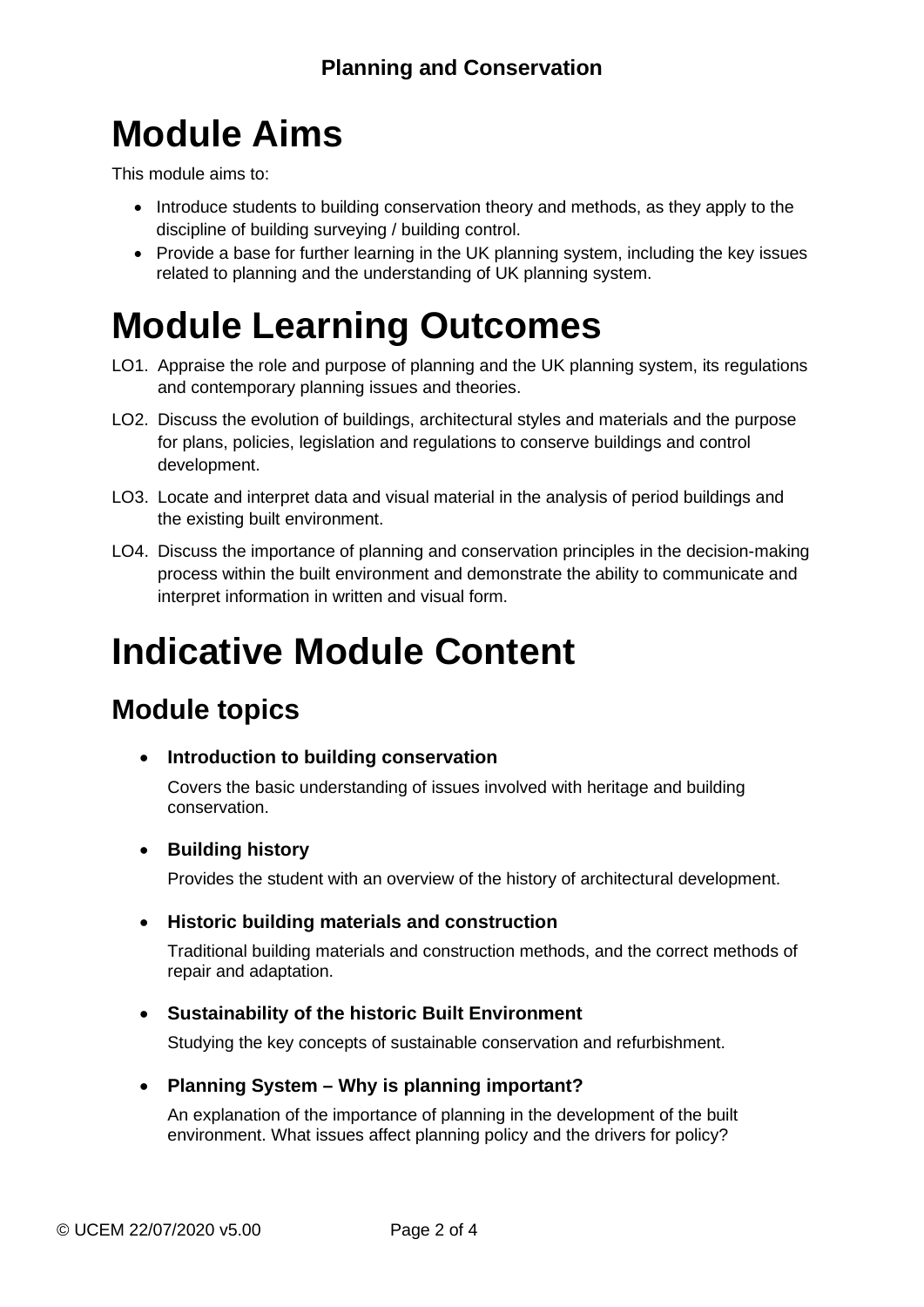#### • **Planning processes within the UK**

Covers the requirements of obtaining planning permission and the documents and issues within the planning process.

#### • **Specialist planning applications**

Building upon the previous topic this covers planning within specialist areas, such as conservation areas, listing building consent and planning appeals.

This content will be reviewed and updated regularly to reflect the legal, moral and financial changes in professional standards and practice.

### **Overview of Summative Assessment**

| <b>Module learning</b><br>outcomes | <b>Assessment</b>   | <b>Word count</b><br>or equivalent | Weighting |
|------------------------------------|---------------------|------------------------------------|-----------|
| LO1, LO2, LO3,<br>LO <sub>4</sub>  | <b>Assessment 1</b> | 1,600                              | 40%       |
|                                    | Coursework          |                                    |           |
| LO1, LO2, LO3,<br>LO <sub>4</sub>  | <b>Assessment 2</b> | 2,400                              | 60%       |
|                                    | Coursework          |                                    |           |

**Module Pass Mark (as a weighted average of all assessments): 40%**

## **Key Module Learning Resources**

### **Core Sources and Texts**

The core reading resources within each module will be provided via the specific Virtual Learning Environment (VLE) module pages and within the e-Library. Additional reference material and supplementary resources to support your studies are available through the UCEM e-Library.

### **Module tools**

Students will have access to study materials, dedicated academic support, student forums, and learning activities via an online learning platform (VLE).

The module page on the VLE is broken down into structured study weeks to help students plan their time, with each week containing a mixture of reading, case studies, videos/recordings and interactive activities to go through. Online webinars/seminars led by the Module Leader can be attended in real time and provide opportunities to consolidate knowledge, ask questions, discuss topics and work through learning activities together. These sessions are recorded to support students who cannot attend and to enable students to recap the session and work through it at their own pace. Module forums on the VLE provide further opportunities to discuss topics with other students, complete collaborative work and get extra help from the module team. Professional online resources

The e-Library provides access to trusted, quality online resources, selected by subject specialists, to support students' study. This includes journals, industry publications, magazines, academic books and a dissertation/work-based library. For a list of the key industry specific and education resources available please visit [the VLE e-Library.](https://learn.ucem.ac.uk/course/view.php?id=66)